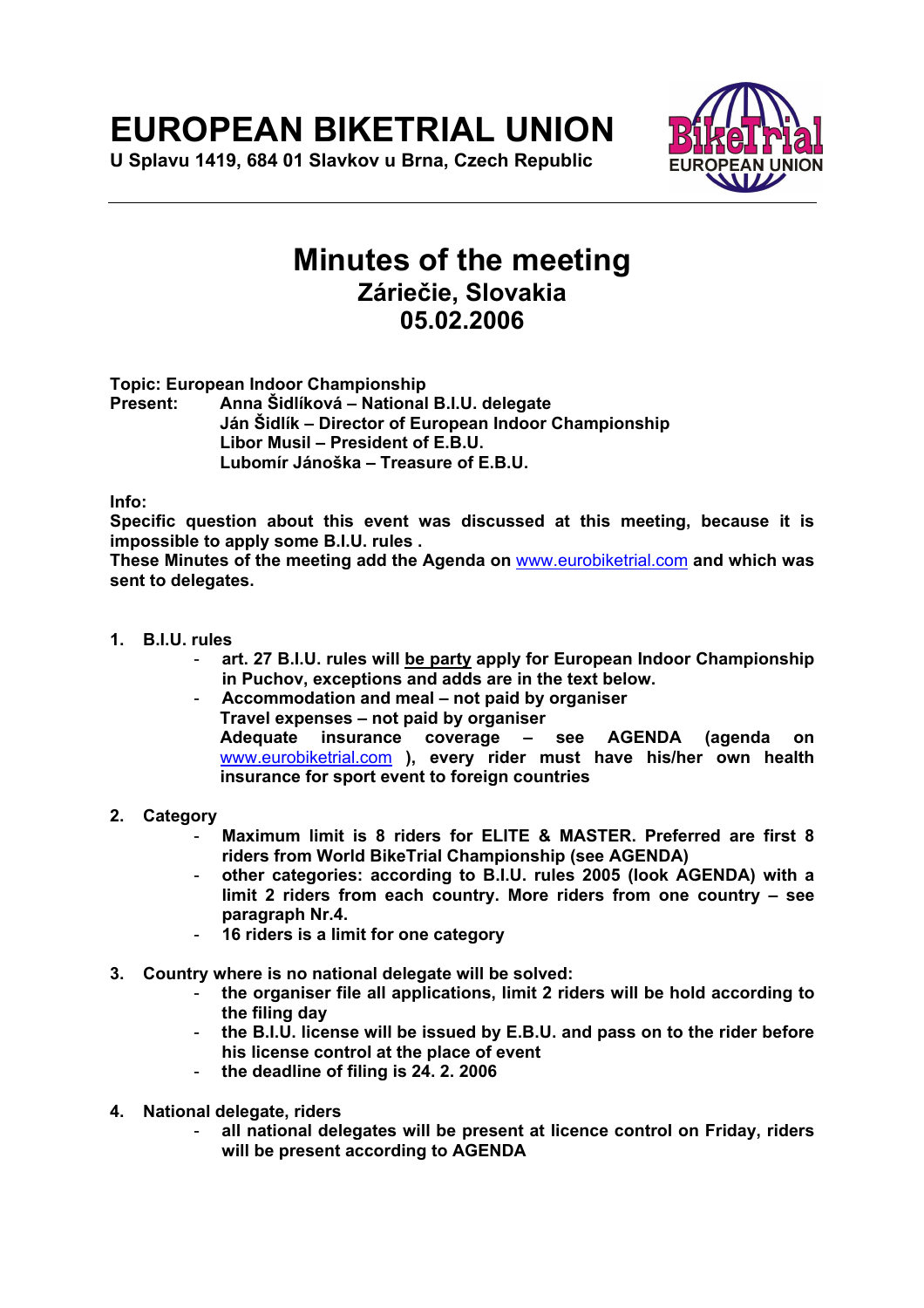- **delegates can send to the organiser a list of substitutes (names) for each category over the limit 2 riders ( the Aplication form is on**  www.eurobiketrial.com **)**
- **the organiser will decide about their participation until 3th March 2006**
- **the organiser will confirm the application in writing form, the list of participants is on** www.eurobiketrial.com
- **riders over limit 2 in sequence, how was obtained by the organiser; so every entered country has the same chances**
- **the request of Slovakia delegate, as the organiser's country, to add the possibility of 3 riders extra was agreed**

### **5. Competition for all categories, except ELITE, MASTER**

- **2 laps; in each lap 5 6 section**
- **common start**
- **selection of section without any order (arbitrarily)**
- time of the event is set up by the time schedule (see AGENDA)
- **the penalization 10 points is set up for not participating each one section**
- **6. Competition for categories ELITE and MASTER**
	- semi-final: 2 laps; 5 6 sections ( the order of sections is arbitrarily), **will be applied Art.27 of the B.I.U. rules, Basic system- "It is the qualifying lap to determine the four best riders by the score and the classification of 5th to 8th place."**
	- **final: 2 laps; 3 5 sections ( the organiser will set up the order of sections), will be aplied Art.27 of the B.I.U. rules, Basic system- "It is the**  final lap to determine the classification of 1<sup>st</sup> to 4<sup>th</sup> place" except Notice. **Points from semi-final are not counted at this event.**
	- final start: the sequence of riders  $-$  from  $4<sup>th</sup>$  till 1<sup>st</sup> place from the semifinal (the fourth  $(4<sup>th</sup>)$  from the semi-final goes as the first  $(1<sup>st</sup>)$  to the final)
- **7. Starting fee** 
	- **the organiser will pay the starting fee for category ELITE and MASTER**
	- **other riders starting fee is 10 Euro**
- **8. Opening ceremony** 
	- **countries will be present by national flags**
- **9. Health service** 
	- **two ambulances**
	- **doctor by the place of event**
- **10. Refreshments** 
	- **will be available in the hall**
- **11. Other information for delegates and riders** 
	- **the organiser will write into COMPETITION INFORMATION. All delegates and riders will receive the COMPETITION INFORMATION by licence control.**
- **12. International JURY** 
	- **Members of the JURY will be decided according to Guidelines for European BikeTrial Championship**
- **13. National teams competition** 
	- **According to the B.I.U. rules**